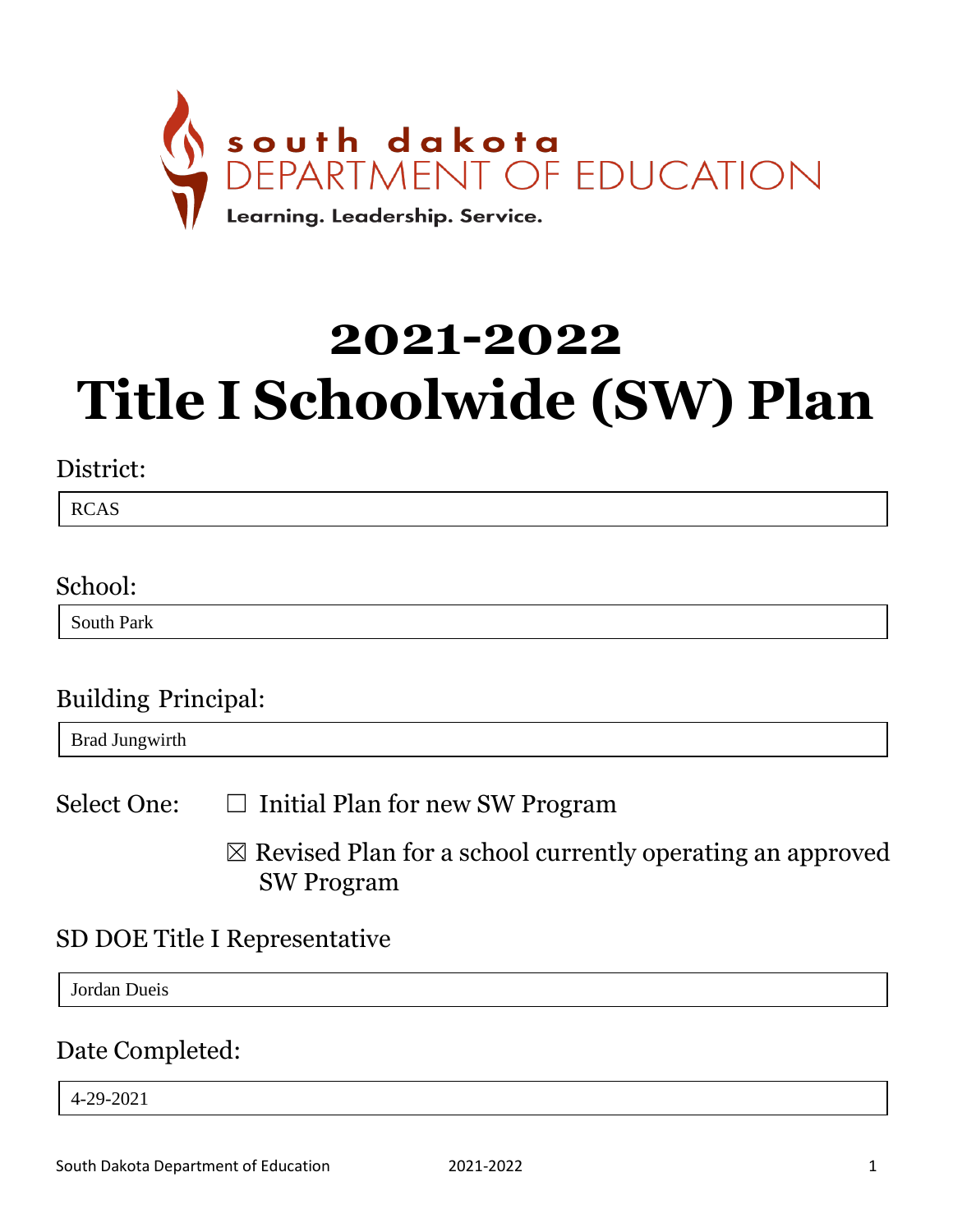## Introduction

The reauthorized Elementary and Secondary Education Act (ESEA), commonly known as ESSA, requires certain components be included in planning for a schoolwide program and in the writing of a schoolwide plan. By completing the provided template, schools will develop a new plan or update current schoolwide/school improvement plans that will meet the new requirements. If completing the template for a new SW program, the Comprehensive Needs Assessment (CNA) – Component 1 section must be completed. Otherwise that section is optional and may be used as a tool to re-evaluate the SW program that is in place, as long as the school and LEA assure that a CNA has been conducted at some point in the monitoring/revision process required under the  $law$  (Section 1114(b)(3))

- The plan shall be developed or revised with the involvement of:
	- o Parents;
	- o Other members of the community to be served;
	- o Individuals who will carry out the plan, including teachers, principals, other school leaders, administrators, paraprofessionals present in the school;
	- o The local education agency;
	- o To the extent feasible, tribes and tribal organizations present in the community; and
	- o If appropriate
		- Specialized instructional support personnel;
		- **•** Technical assistance providers; School staff; and
		- If the plan relates to a secondary school, students and other individuals determined by the school;
- The plan shall be available to the Local Educational Agency (LEA), parents, and the public; information in the plan should be in an understandable and uniform format and, to the extent practicable, provided in a language that parents can understand; and
- If appropriate and applicable, the plan shall be developed in coordination and integration with other federal, state, and local services, resources, and programs, such as programs supported under ESSA, violence prevention programs, nutrition programs, housing programs, Head Start programs, adult education programs, career and technical education programs, and schools implementing comprehensive support and improvement activities or targeted support and improvement activities under section 1111(d).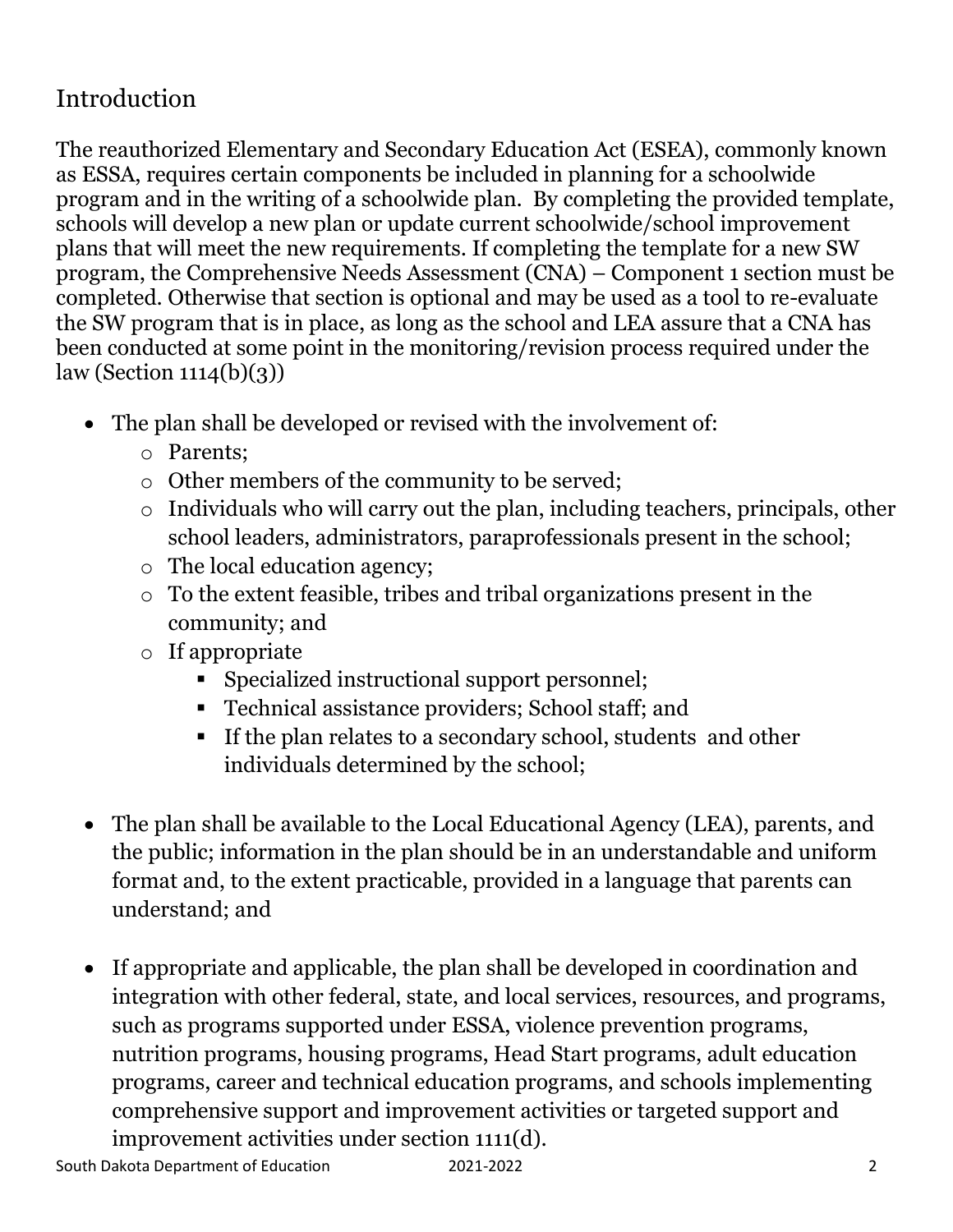**The narrative sections** in the template must be completed in sufficient detail to document how the component has been thoroughly and thoughtfully addressed. Sufficient detail must be provided to ensure anyone reading the plan will understand the basic education program at the school.

Schools must annually review the plan and revise, as necessary, based on student needs and the results of the evaluation to ensure continuous improvement. (ESEA section 1114(b)(3); 34 C.F.R. § 200.26(c)).

**The budget implication sections** must be sufficient in detail to show how Title I funds support the schoolwide program and provide students with a well-rounded education. These sections must match the information in the Consolidated Application Budget.

**Evidence-Based Resources** – Click Here for links to sources that may help provide evidence-based research that may be used to support certain strategies and/or interventions.

#### **Special Notes:**

- 1) If a schoolwide school uses funds to establish or enhance a preschool program for children, be sure to address the program in the appropriate component section(s). **Section 1114(c)**
- 2) If schoolwide services are delivered by a non-profit or for-profit external provider, be sure to address their expertise in using evidence-based or other effective strategies to improve student achievement in the appropriate component section(s). **Section 1114(d)**
- 3) If, in a secondary school operating a SW program, funds are used for dual or concurrent enrollment programs, be sure to address such program and the flexibility of funds in the appropriate component section(s). **Section 1114(e)(1) & (2)**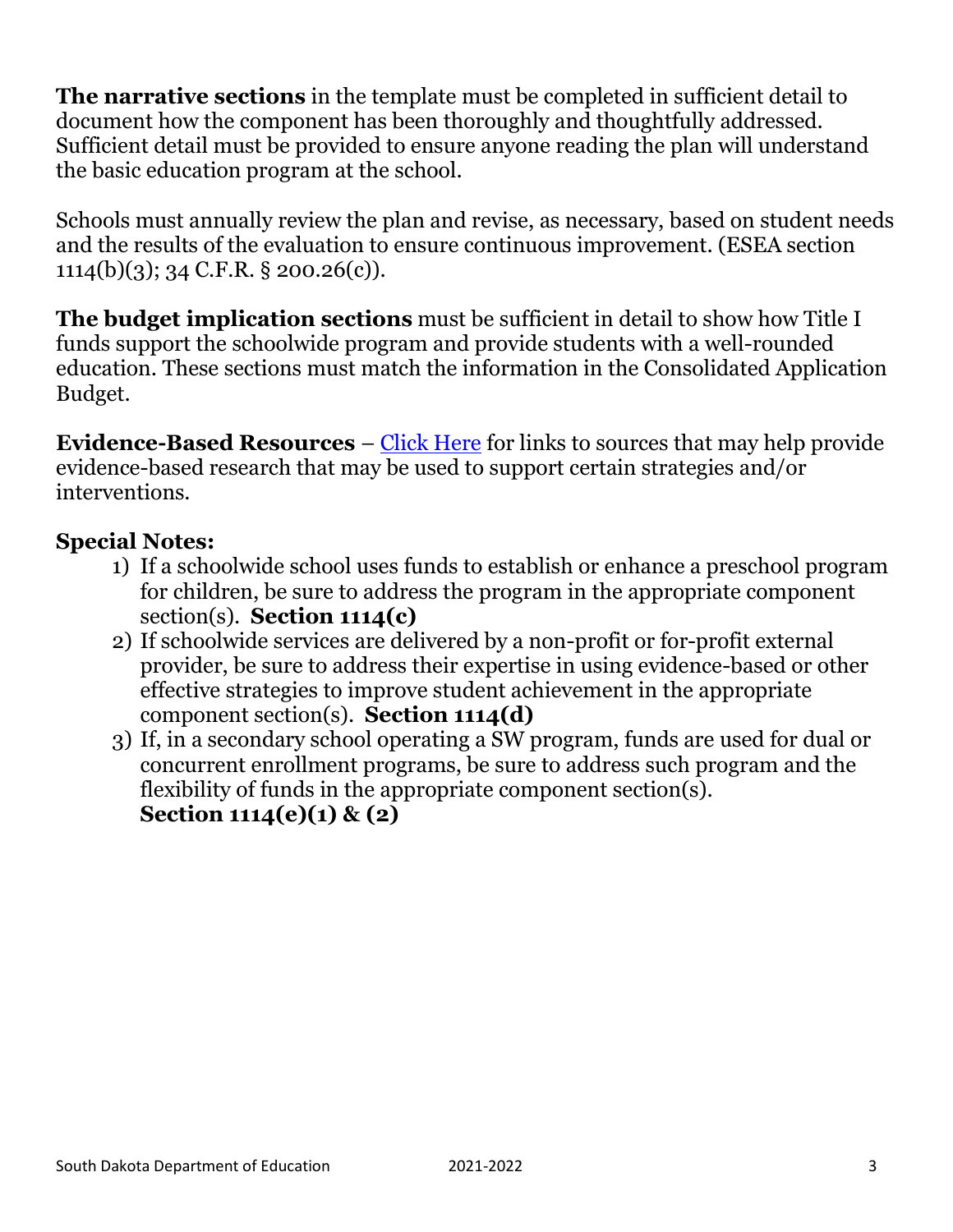#### Comprehensive Needs Assessment (CNA) **(\*\*CNA description optional if "Revised Plan" is marked on the title page\*\*)**

To ensure that a school's comprehensive plan best serves the needs of those children who are failing, or are at-risk of failing, to meet the challenging State academic standards, the school must conduct a comprehensive needs assessment. Through the needs assessment, a school must consult with a broad range of stakeholders, including parents, school staff, and others in the community, and examine relevant academic achievement data to understand students' most pressing needs and their root causes. (ESEA section 1114(b)(2); 34 C.F.R. § 200.26(a)). Where necessary, a school should attempt to engage in interviews, focus groups, or surveys, as well as review data on students, educators, and schools to gain a better understanding of the root causes of the identified needs.

**Evidence**: A systematic effort involving multiple stakeholders to acquire an accurate and thorough picture of strengths and weaknesses of the school community, thus identifying student needs through a variety of information-gathering techniques. A data analysis summary must be included which incorporates benchmarks used to evaluate program results. The results of your data analysis must guide the reform strategies that you will implement to improve instruction for all students.

#### **Briefly describe the school's Comprehensive Needs Assessment (CNA) process.**

#### **Narrative:**

In November of 2019, a Comprehensive Needs Assessment with a Family Friendly Walk-through was conducted. Information was gathered in ways the school was doing well and areas in which the school could improve. With this information, the staff worked to increase the amount of communication that is happening with families in form of monthly newsletters, positive phone calls home, postcards to parents, and more specific feedback given in terms of student learning.

In May of 2020, the school wide leadership team engaged in a Zoom meeting. The team reviewed data from the CNA and school wide summative assessments as well as screener data.

In Fall 2021, to guide the work of our school improvement plan, South Park will participate in a Comprehensive Needs Assessment (CNA). This CNA conducted by ICLE will provide the foundation of information as to the South Park's future vision, goals, and provide data on areas of success and areas of improvement needed to drive student success outcomes.

| <b>Effects</b>                                                              | <b>Causes</b>                                                   |  |
|-----------------------------------------------------------------------------|-----------------------------------------------------------------|--|
| <b>Strengths</b>                                                            |                                                                 |  |
| <b>Acadience Learning Data</b><br><b>See Data Charts Below</b><br>$\bullet$ | Implementation of Wonders BL in all<br>grades K-5 with fidelity |  |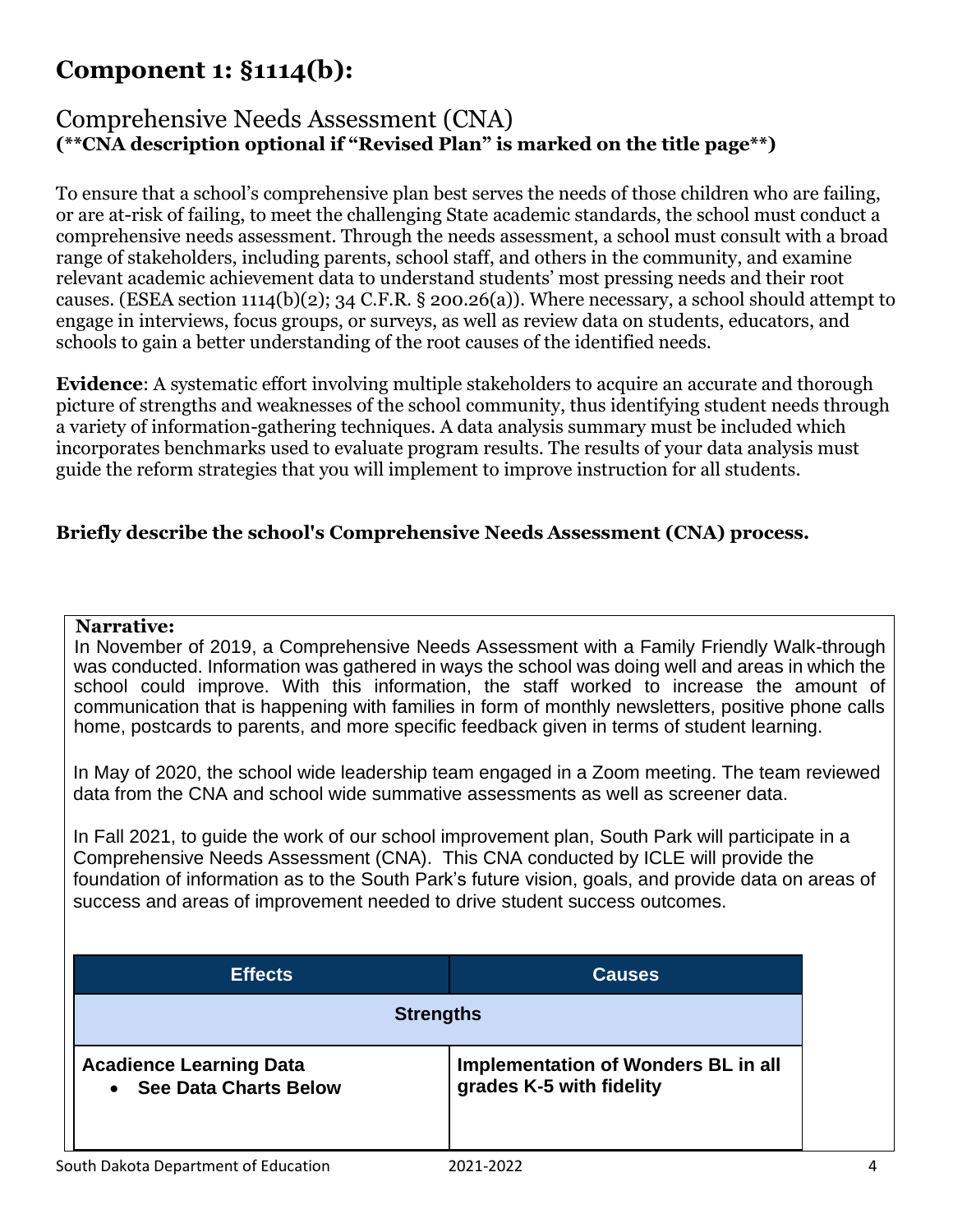|                                                                                                                                                                                                                                                                                  | <b>Ongoing professional development</b><br>from Wonders BL trainers throughout<br>the year<br><b>Core Sourcebook PD from SPDG</b><br>coach throughout year<br>Systematic & explicit instruction in all<br>five components of reading<br>Whole group explicit PA & phonics<br>instruction in K-1 |
|----------------------------------------------------------------------------------------------------------------------------------------------------------------------------------------------------------------------------------------------------------------------------------|-------------------------------------------------------------------------------------------------------------------------------------------------------------------------------------------------------------------------------------------------------------------------------------------------|
| <b>Behavior school-wide has</b><br>improved due to more consistent<br>expectations and follow through<br><b>Obstacles</b>                                                                                                                                                        | PBIS Tier 1 has been successfully<br>implemented (better documentation<br>system & more supports)                                                                                                                                                                                               |
| <b>Lack of correlation between</b><br>assessment measures (TRL,<br><b>SBAC, Acadience, Screeners,</b><br>etc.)<br><b>Inconsistencies with writing</b><br>program<br>Although growth in math was<br>made, proficiency is still a goal<br>Limited student growth in<br>mathematics | Data wasn't being used correctly<br><b>Lack of PD on curriculum</b><br>implementation<br>Lack of math assessments to drive<br>instruction<br>Scope & sequence is poorly laid out;<br>curriculum (inquiry-based model)<br>doesn't meet the needs of all learners                                 |
| More frequent write-ups and<br><b>ODRs</b>                                                                                                                                                                                                                                       | PBIS Tier 2 needs to be strengthened                                                                                                                                                                                                                                                            |

Analysis of data resulted in four goals in the areas of Math, Literacy, PBIS and attendance.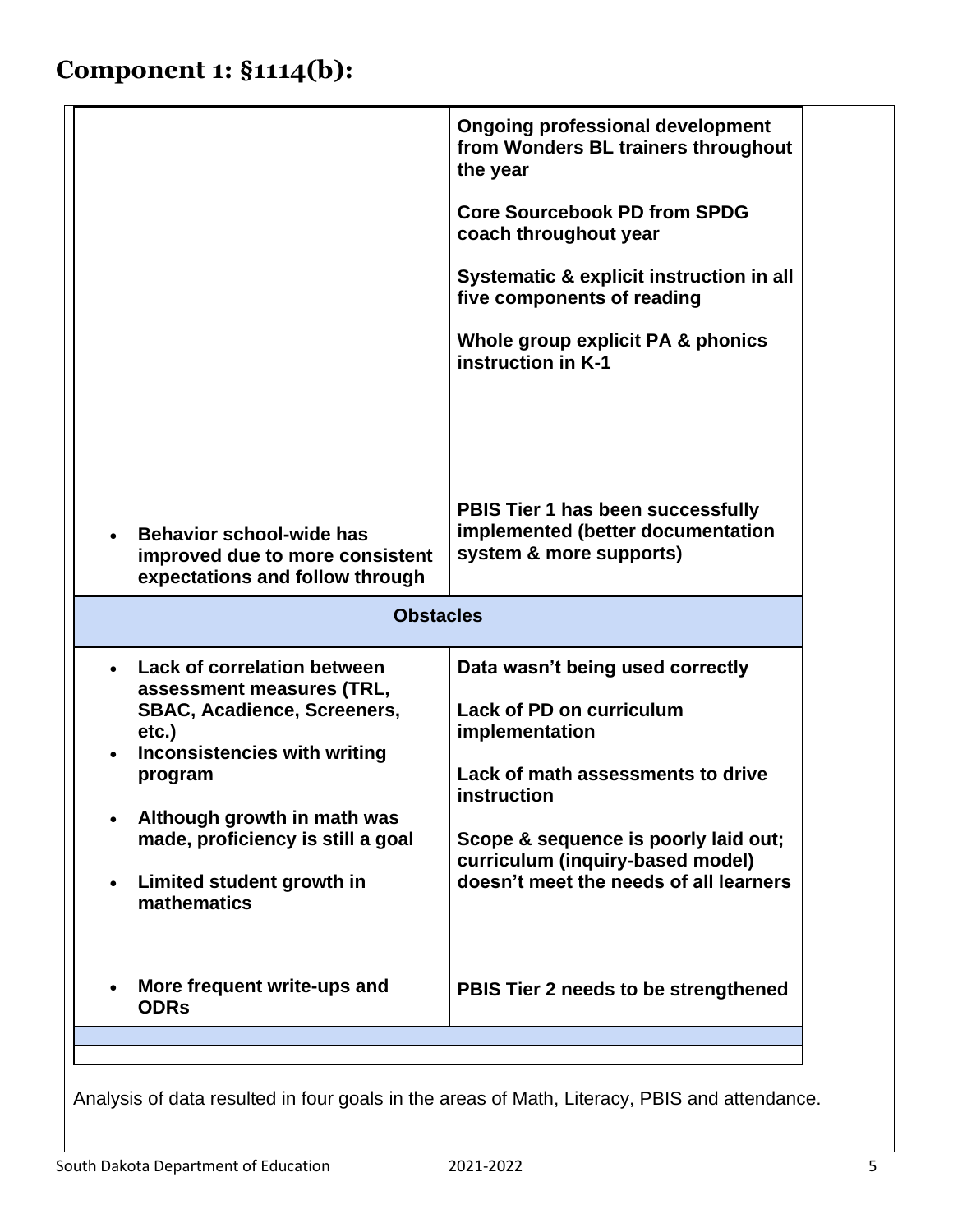

| Status Score Level   | Likely Need For Support          |  |  |
|----------------------|----------------------------------|--|--|
| Above Benchmark      | Likely to Need Core Support      |  |  |
| At Benchmark         | Likely to Need Core Support      |  |  |
| Below Benchmark      | Likely to Need Strategic Support |  |  |
| Well Below Benchmark | Likely to Need Intensive Support |  |  |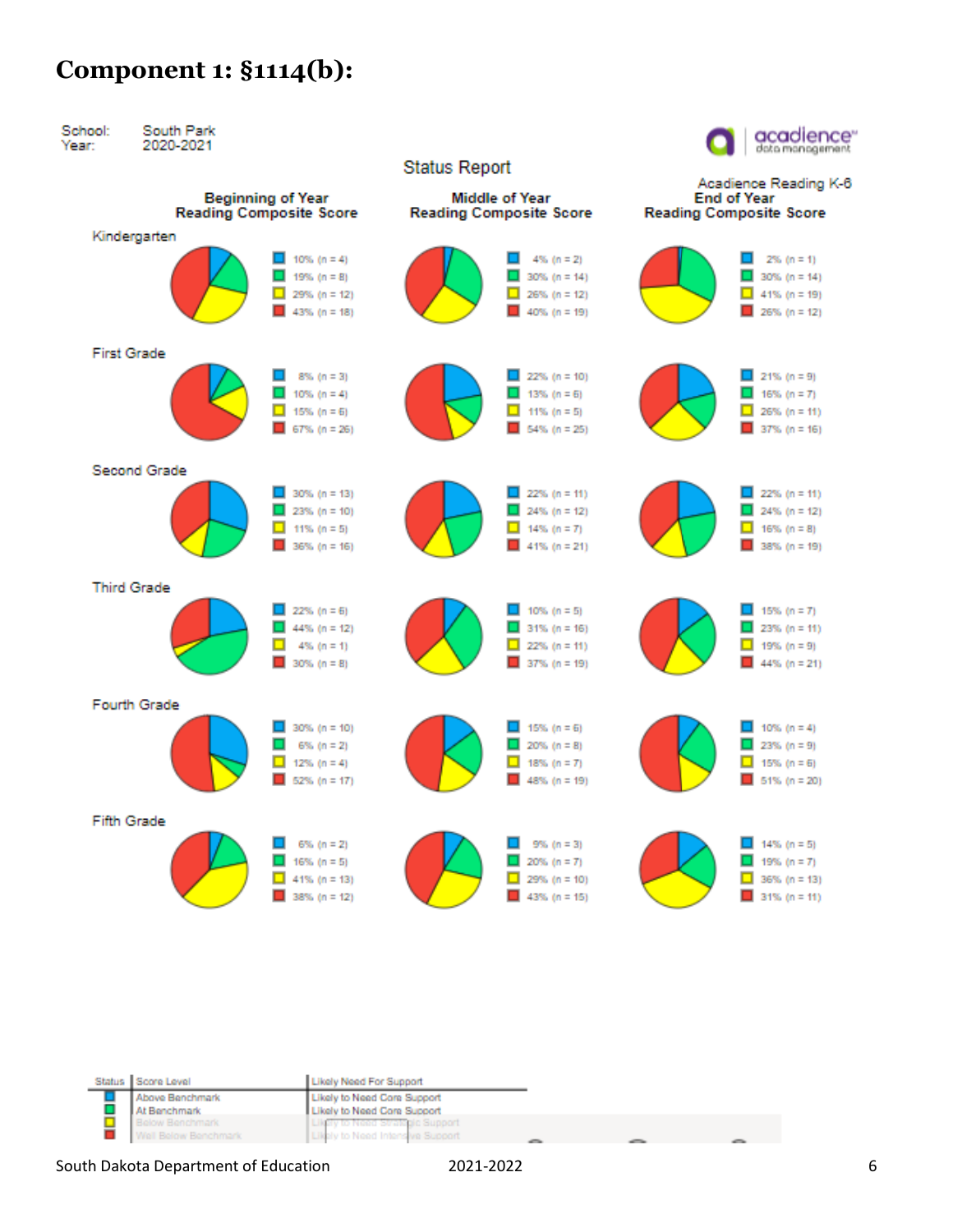#### **Summarize the results and conclusions:**

**Budget Implications:** Additional Pay for hours work outside of the regular school day Provide substitutes for designing Professional Development Days Purchase necessary resources that focus on Tier 1 and 2 instruction in literacy and mathematics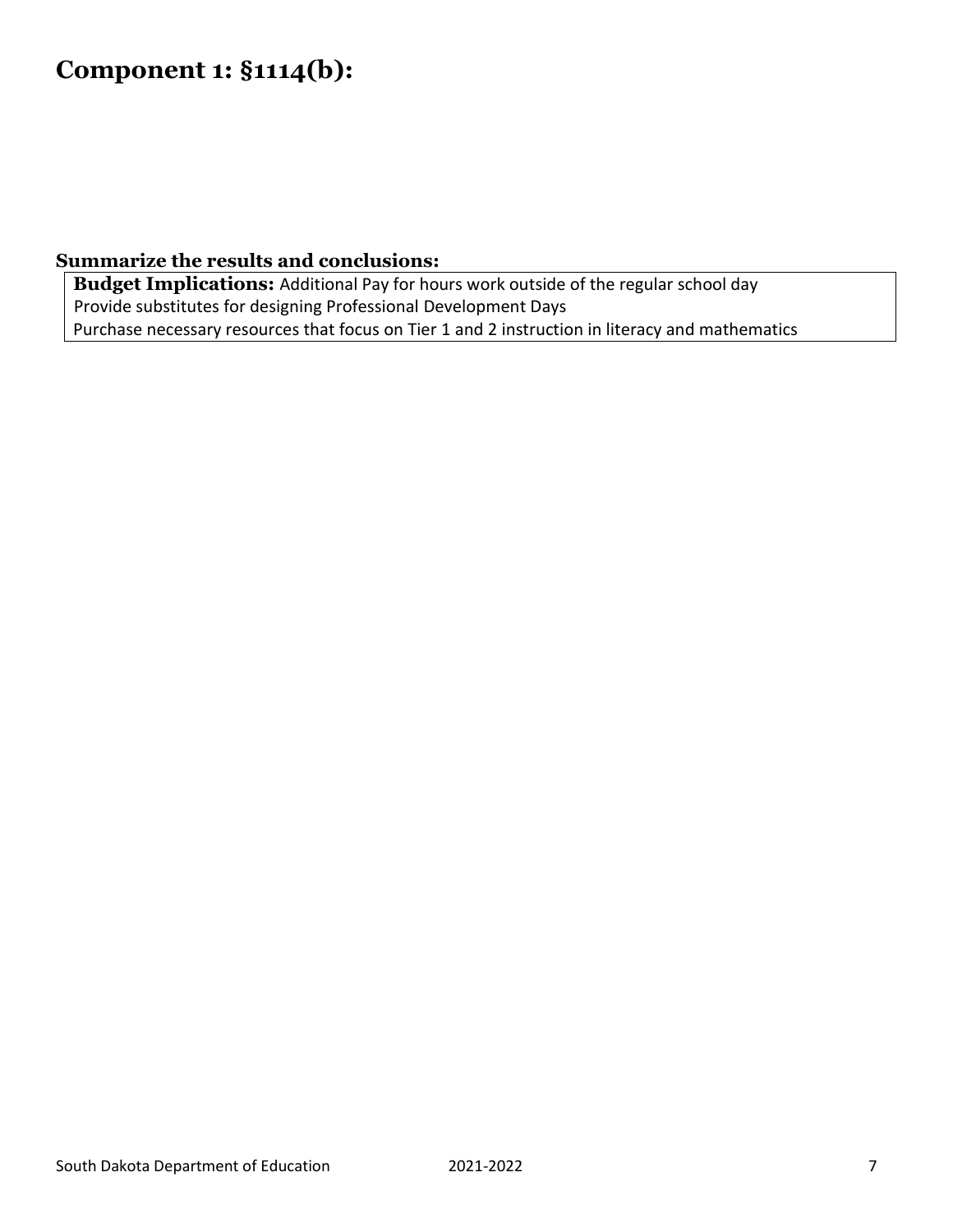## **Component 2: §1114(b) (7)(A)(i):**

Provide a description of schoolwide reform strategies, that may include interventions that provide opportunities for all children, including each of the subgroups of students (as defined in section  $1111(c)(2)$  to meet the challenging state academic standards.

Provide information on how the selected strategies will increase student achievement in underperforming subgroups, if applicable**.** Evidence-based research strategies are based on identified needs and designed to raise the achievement level of all students on content standards. **Include a description of how the reform strategies will be evaluated for effectiveness.**

**Narrative:** Students who are not making the expected growth go through an Rtl process. The first intervention is Tier I within every classroom. Teachers will focus on high quality classroom instruction. Teachers will give district screeners and based on the data students will receive Tier Il services. Tier Il services include direct instruction with a teacher to student ratio of I to 3 with a highly qualified teacher. The instructional materials used by the Tier Il teacher is Accelerator Math and AVMR (Advantage Math Recovery) and 95 % reading resources. The Intervention Strategist will use check-in and check-out for students who are on a behavior plan.

We have 2.0 Literacy Specialists whose primary focus is to work with students and teachers in grades K-3. Rapid City Area Schools has a strategic plan and one of the goals is to have all proficient readers by the end of 3rd grade. Literacy Specialist will work closely with classroom teachers to assess students, plan for learning, and provide interventions when necessary during literacy blocks in a Tier 1 setting and WIN small group instruction.

**Budget Implications (this must be reflected in the budget in the Consolidated Application):** 1.5 Literacy and Intervention Strategist

#### **Benchmark/Evaluation:**

SBAC data Benchmark screener data Data cycles based on units of study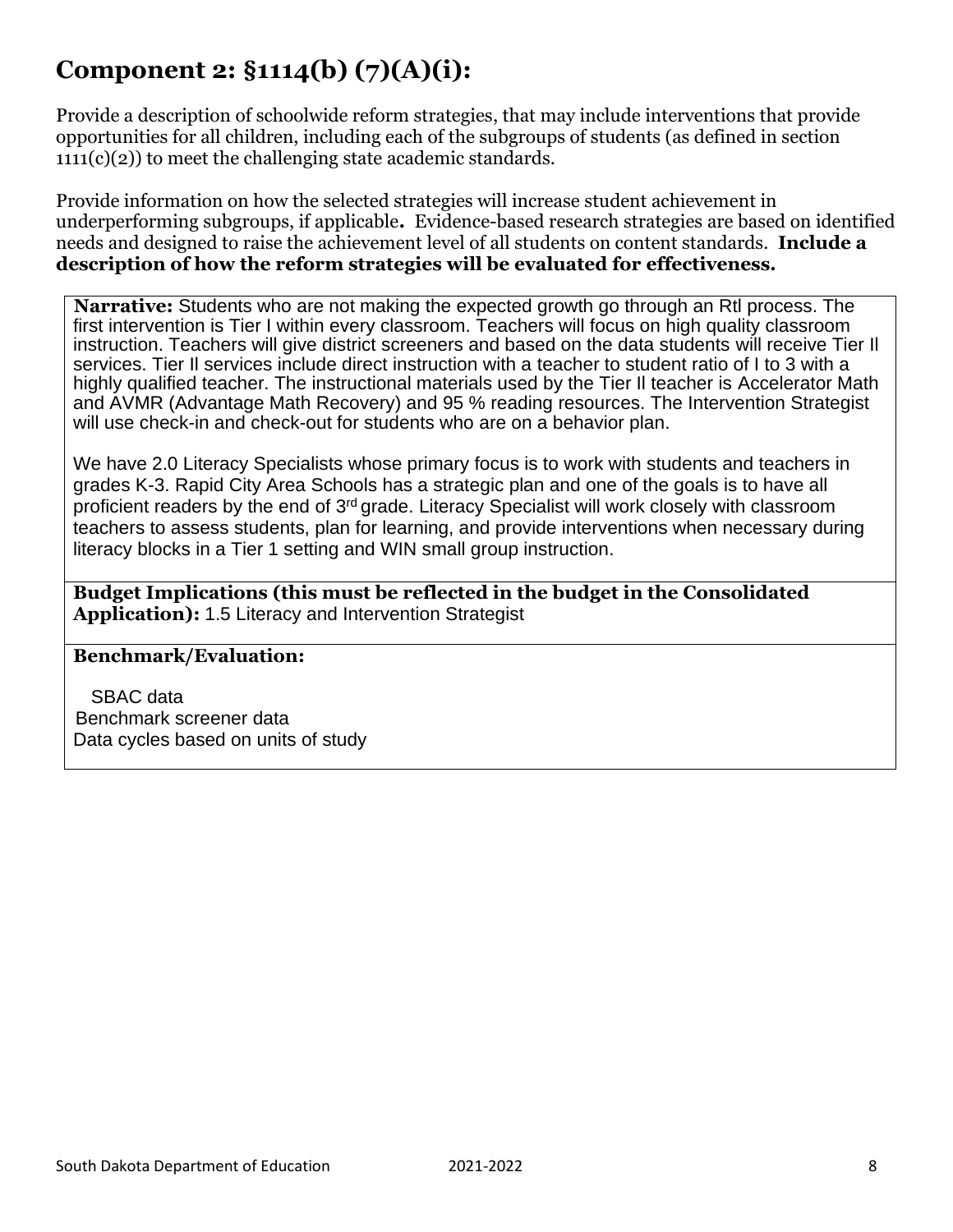## **Component 3: §1114(b) (7)(A)(ii):**

Provide a description of schoolwide reform strategies being implemented that: **1)** use methods and instructional strategies that strengthen the academic program in the school; **2)** increase the amount and quality of learning time; **and 3)** help provide an enriched and accelerated curriculum, which may include programs, activities, and courses necessary to provide a well-rounded education.

These strategies should be evidence-based and strengthen and enrich the academic program. **Include a description of how the reform strategies will be evaluated for effectiveness.**

| Goal Area 1:<br><b>ELA/Literacy</b>       | <b>Strategies</b>                                                                                                                                                                                        |  |  |
|-------------------------------------------|----------------------------------------------------------------------------------------------------------------------------------------------------------------------------------------------------------|--|--|
|                                           | 1- Continued implementation of Wonders BL with explicit instruction in all<br>five components of reading                                                                                                 |  |  |
|                                           | 2- Implementation of WIN for all students regardless of skill level                                                                                                                                      |  |  |
|                                           | 3- Job-embedded coaching on curriculum materials as well as research-<br>based instruction                                                                                                               |  |  |
|                                           | 4- Increased time for literacy blocks (90 minutes)                                                                                                                                                       |  |  |
| <b>Goal Area 2:</b><br><b>Mathematics</b> | <b>Strategies</b>                                                                                                                                                                                        |  |  |
|                                           | 1- PD opportunities for staff for using Acadience Math K-2/NWEA<br>MAP/Accelerator Math 3-5                                                                                                              |  |  |
|                                           | 2- PLC Data Cycles on essential math standards                                                                                                                                                           |  |  |
|                                           | 3- Implement the use of learning targets specific to the standards to guide<br>instruction (explore the SD State Standards and develop a continuum of<br>foundational mathematical skills at each level) |  |  |
|                                           | 4- WIN (Whatever I Need) small group intervention/enrichment<br>implemented in each grade level for an additional 30-minutes separate<br>from the 60-minute core instruction                             |  |  |
| <b>Goal Area</b><br>3: Science            | <b>Strategies</b>                                                                                                                                                                                        |  |  |
|                                           | 1- New PD opportunities for staff in NWEA Science                                                                                                                                                        |  |  |
|                                           | 2- Science instruction at all grade levels                                                                                                                                                               |  |  |
|                                           | 3- Use of Generation Genius as a supplemental resource.                                                                                                                                                  |  |  |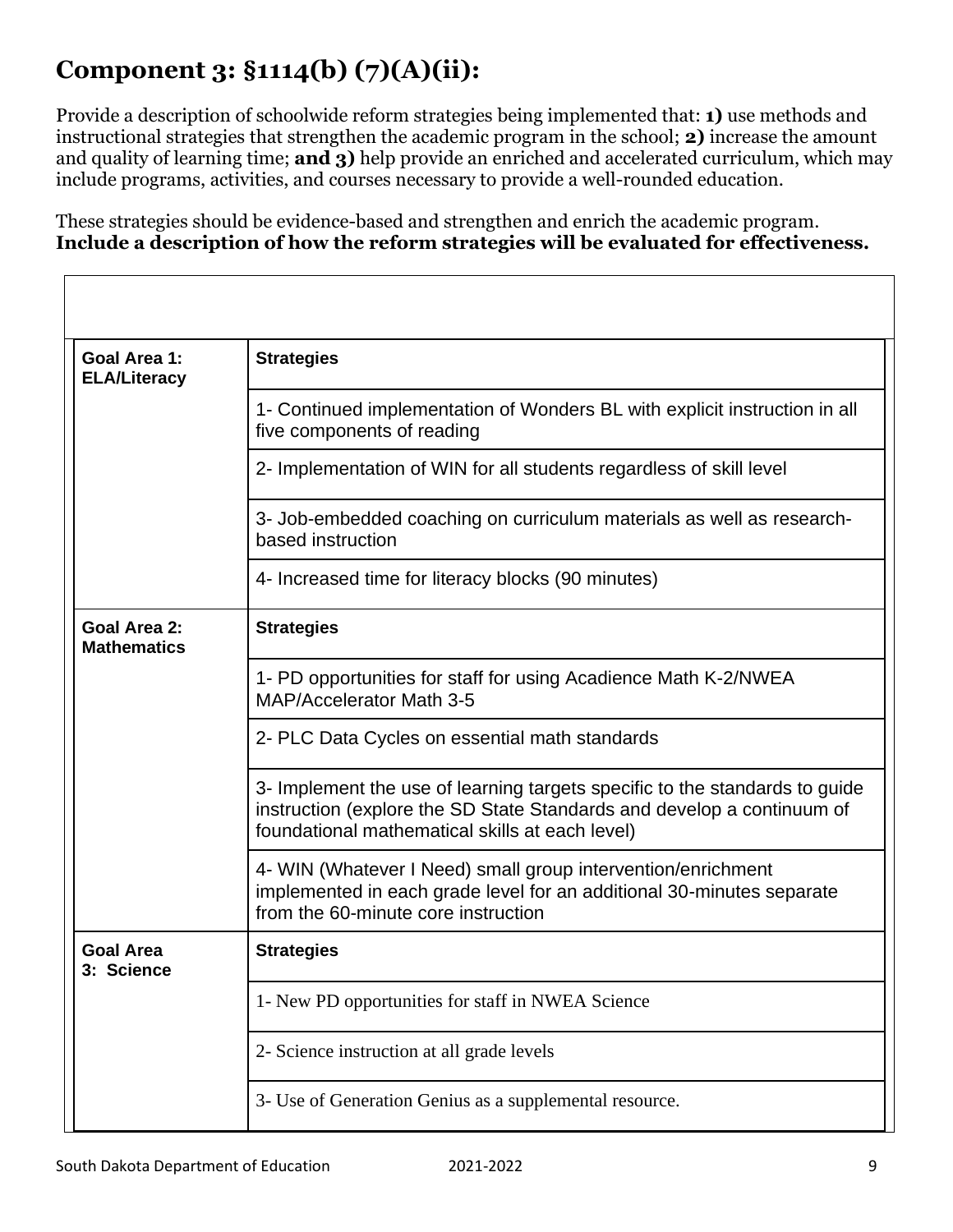## **Component 3: §1114(b) (7)(A)(ii):**

|                                                                   | 4. Competitive Lego League Robotics Team coached by South Park Staff |
|-------------------------------------------------------------------|----------------------------------------------------------------------|
| <b>Goal Area 4:</b><br><b>PBIS/Conscious</b><br><b>Discipline</b> | <b>Strategies</b>                                                    |
|                                                                   | 1: PD on Conscious Discipline                                        |
|                                                                   | 3: Classroom Implementation of Conscious Discipline                  |
|                                                                   | 3- Data tracking through Skyward                                     |
|                                                                   | 4: Additional behavior WIN groups as needed                          |
|                                                                   |                                                                      |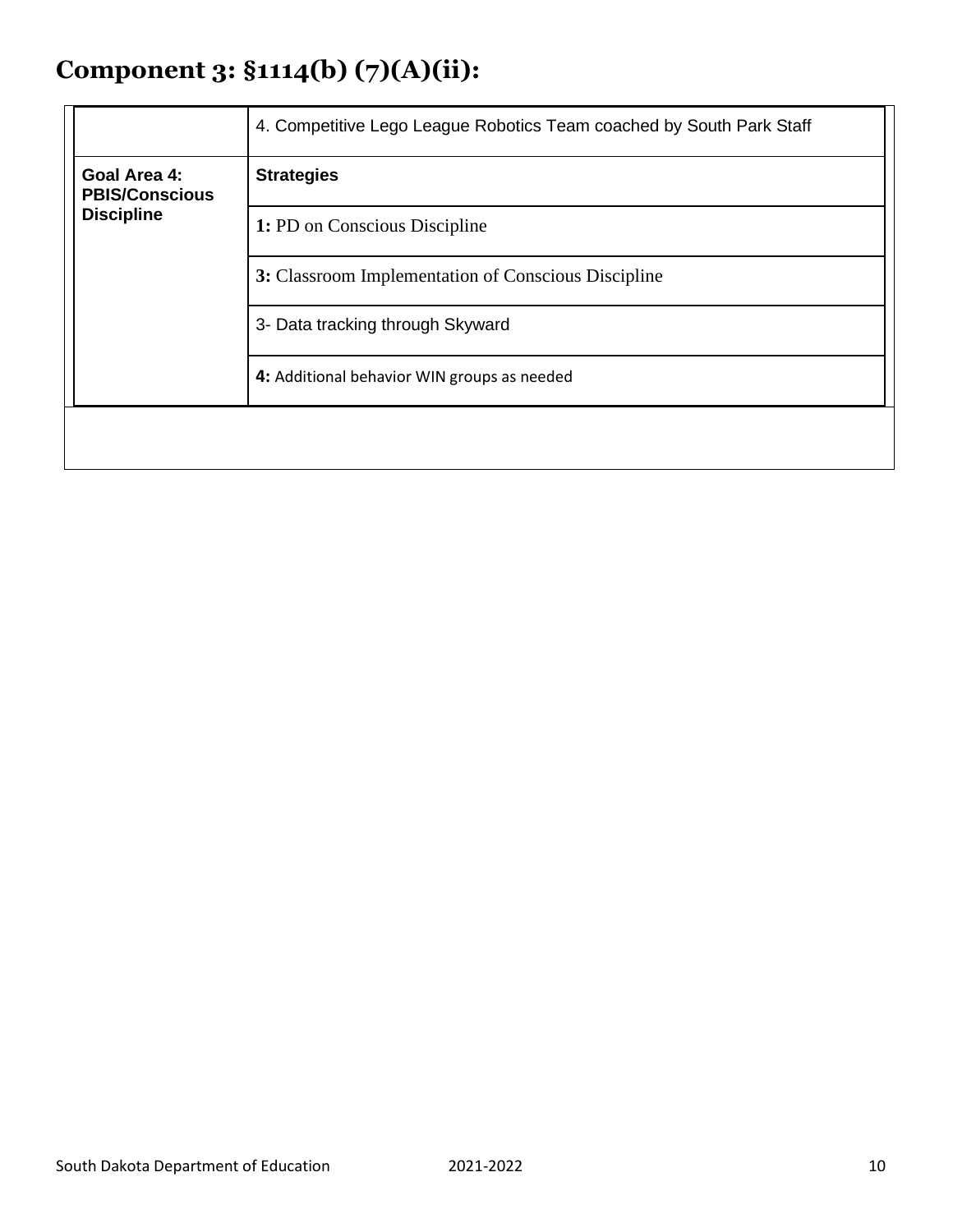## **Evidence-Based Research Resources**

Provide a description of schoolwide reform strategies that the school is implementing to address the needs of all children in the school, but particularly the needs those at risk of not meeting the challenging state academic standards, through activities which may include—

- Counseling, school-based mental health programs, specialized instructional support services, mentoring services, and other strategies to improve students' skills outside the academic subject areas;
- Preparation for and awareness of opportunities for postsecondary education and the workforce, which may include career and technical education programs and broadening secondary school students' access to coursework to earn postsecondary credit while still in high school (such as Advanced Placement, International Baccalaureate, dual or concurrent enrollment, or early college high schools);
- Implementation of a schoolwide tiered model to prevent and address problem behavior, and early intervening services, coordinated with similar activities and services carried out under the Individuals with Disabilities Education Act (20 U.S.C. 1400 et seq.);
- Professional development and other activities for teachers, paraprofessionals, and other school personnel to improve instruction and use of data from academic assessments, and to recruit and retain effective teachers, particularly in high-need subjects; and
- Strategies for assisting preschool children in the transition from early childhood education programs to local elementary school programs and, if programs are consolidated, the specific state educational agency and local education agency programs and other federal programs that will be consolidated in the schoolwide program.

**Evidence**: Evidence-based research strategies or activities could be student support services; behavior intervention systems; tiered systems of support; teacher recruitment and/or retention activities; or other activities as appropriate**. Include a description of how the reform strategies will be evaluated for effectiveness.**

**Narrative:** At South Park, our counselor is very involved in the lives of our students. She routinely plans lessons for students in their classroom based on:

Anger management Problem solving Study skills Self-esteem/self-concept Bullying Friendships Social skills Anxiety School behavior/cooperation Goal setting/motivation Impulse control

Our counselor plans for these large group sessions, and she works with small groups and individual students as needed.

Our Dean of Students will be involved with attendance monitoring, data sharing, and interventions, he will also help facilitate family/community education activities, coordinate testing and assessments, and be a